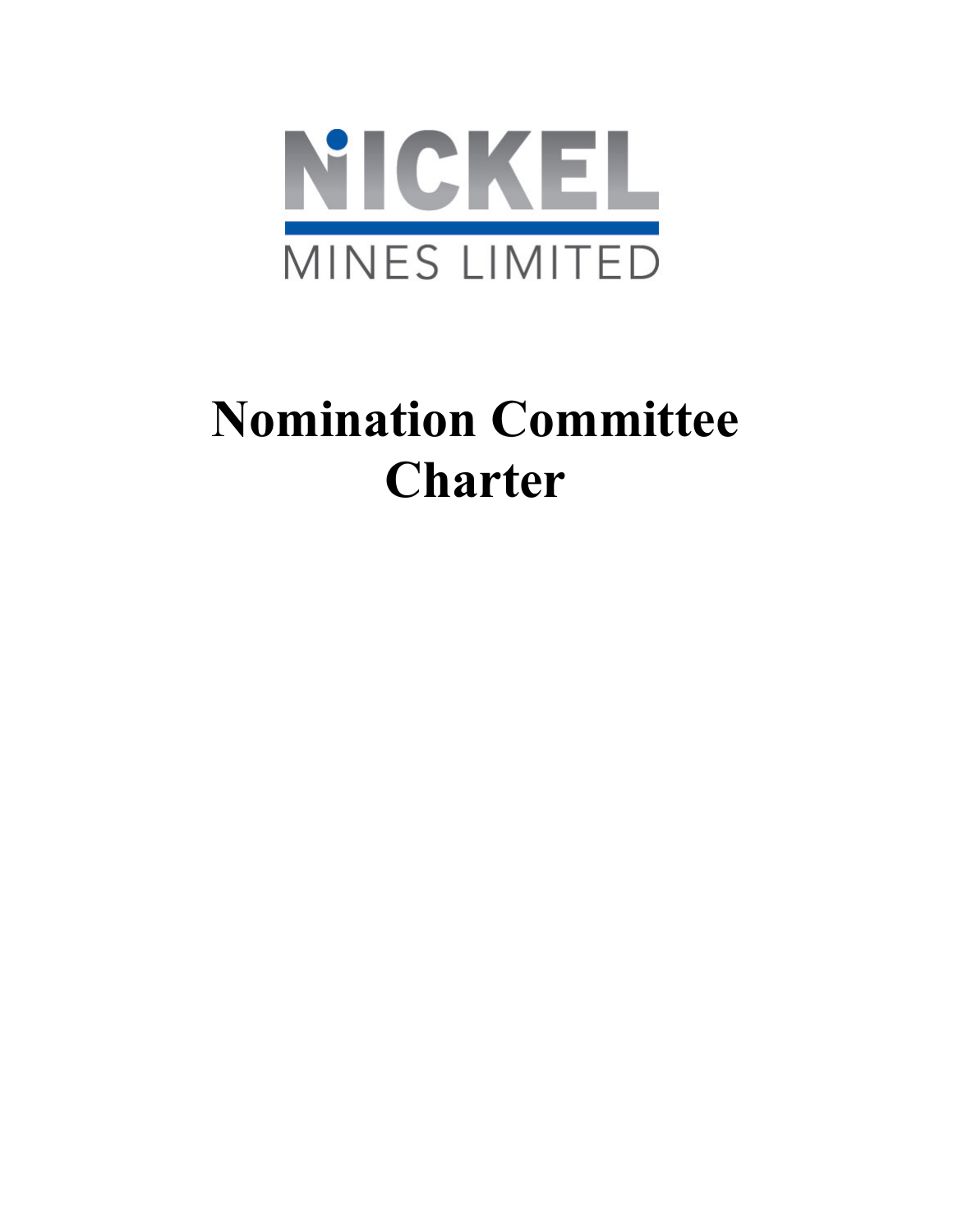## NOMINATION COMMMITTEE CHARTER

## Nickel Mines Limited (Company)

## 1. Objectives

The Nomination Committee (Committee) has been established by the board of directors (Board) of the Company. The objectives of the Committee are to:

- review and advise the Board on the composition of the Board and its committees and the selection and appointment of directors to the Board and its committees;
- review the performance of the Board, the Chair, the executive and non-executive directors and other individual members of the Board;
- ensure proper succession plans are in place for consideration by the Board;
- make recommendations to the Board accordingly.

## 2. Authority

The Committee has authority to conduct or authorise investigations into any matters within its scope of responsibility. It is authorised to:

- retain outside counsel, accountants or other experts, at the expense of the Company, to advise the Committee or assist in the conduct of any matter;
- seek any information it requires from employees (all of whom are directed to cooperate with the Committee's requests) or external parties; and
- meet with Company officers, employees, external auditor, internal auditor (if any) or outside counsel, as necessary and without management present.

The Committee will make recommendations to the Board on all matters requiring a decision from the Board. The Committee does not have the power or authority to make a decision in the Board's name or on its behalf.

#### 3. Membership

Members of the Committee shall comprise members of the Board appointed by the Board.

The number of members of the Committee shall be a minimum of three directors, a majority of whom should, where practicable, be independent directors. The Board will nominate the Chair of the Committee from time to time. The Committee Chair will be, where practicable, an independent director who is not Chair of the Board.

#### 4. Committee Meetings

Meetings shall be held as required but not less than twice per year . Any member of the Committee may request a meeting at any time if they consider it necessary.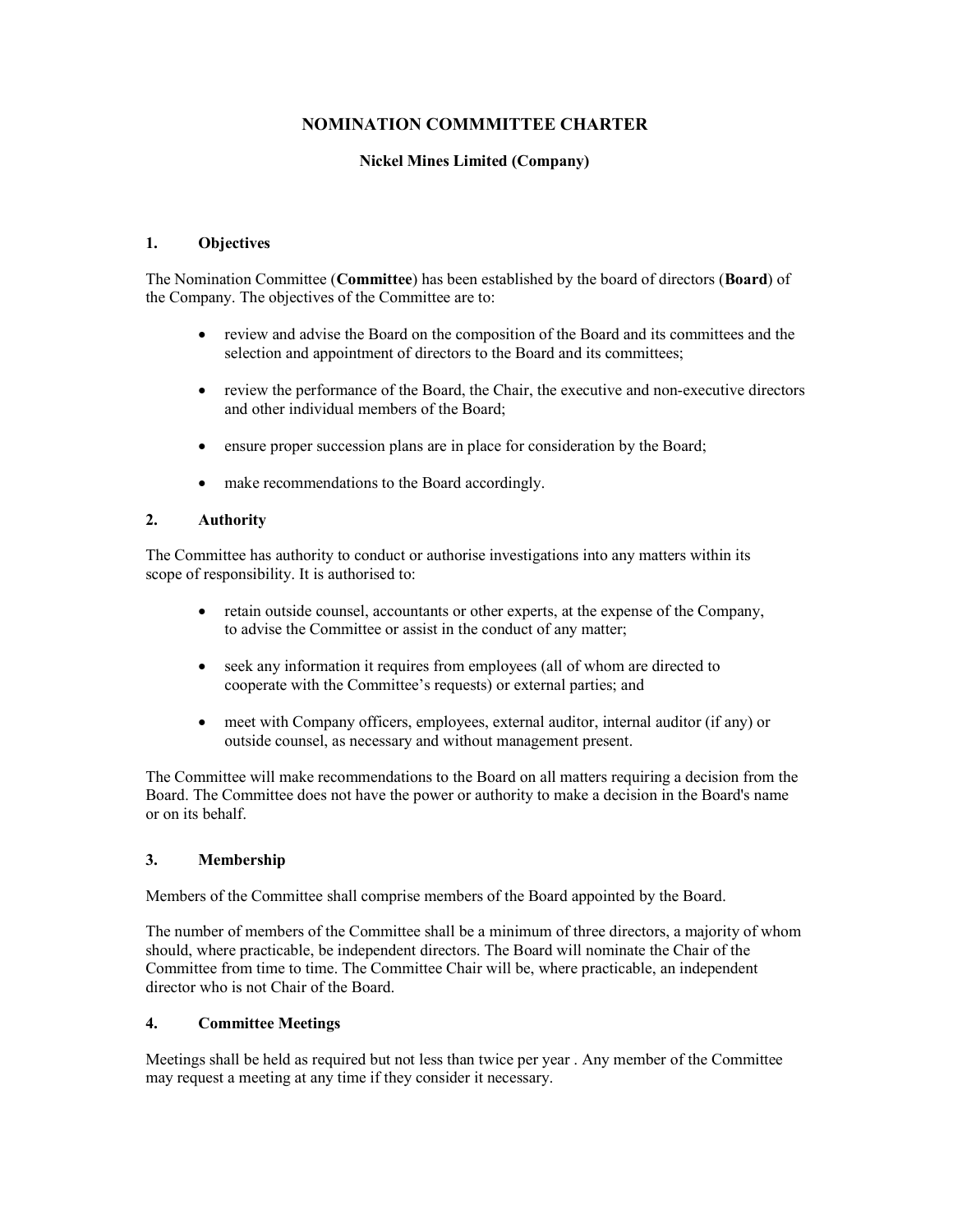A quorum of the Committee will comprise two members. However, all members of the Committee are expected to attend and participate in Committee meetings.

A member of the Committee must not be present for discussions at a Committee meeting on, or vote on a matter regarding, his or her election, re-election, or removal.

If the Committee Chair is absent from a meeting and no acting chair has been appointed, the Committee members present may choose one of them to act as chair for that meeting. A separate chair will be appointed if and when the Committee is dealing with the appointment of a successor to the Committee Chair.

Non- Committee members may be invited by the Committee Chair to attend meetings of the Committee.

Reasonable notice of meetings and the business to be conducted shall be given to the members of the Committee and any other person invited by the Committee to attend.

Meetings of the Committee may be held or participated in by conference call or similar means, and decisions may be made by circular or written resolution.

Each member of the Committee will have one vote.

The Committee Chair will not have a casting vote. If there is a tied vote, the motion will lapse.

Following each meeting, the Committee Chair will report to the Board on any matter that should be brought to the Board's attention and on any recommendation of the Committee that requires Board approval or action, and provide the Board with sufficient information upon which to make a decision in that regard.

Minutes of meetings of the Committee will be prepared for approval by the Committee and be circulated to the members of the Board.

The Company Secretary will provide such assistance as may be required by the Chair in relation to preparation of the agenda, minutes or papers for the Committee.

#### 5. Responsibilities

The responsibilities of the Committee are to:

- develop and review a formal transparent process for selection, appointment and reappointment of directors;
- identify and nominate, for the approval of the Board, candidates to fill Board vacancies as and when they arise, having regard to the desired composition of the Board as stated in the Board Charter;
- evaluate the competencies required of prospective directors (both non-executive and executive) identify those prospective directors and establish their degree of independence;
- regularly review the structure, size and composition (including the skills, knowledge and experience) of the Board and to make recommendations to the Board regarding any changes to ensure a diverse range of candidates are selected and any gaps in the skill or experience of the board are identified;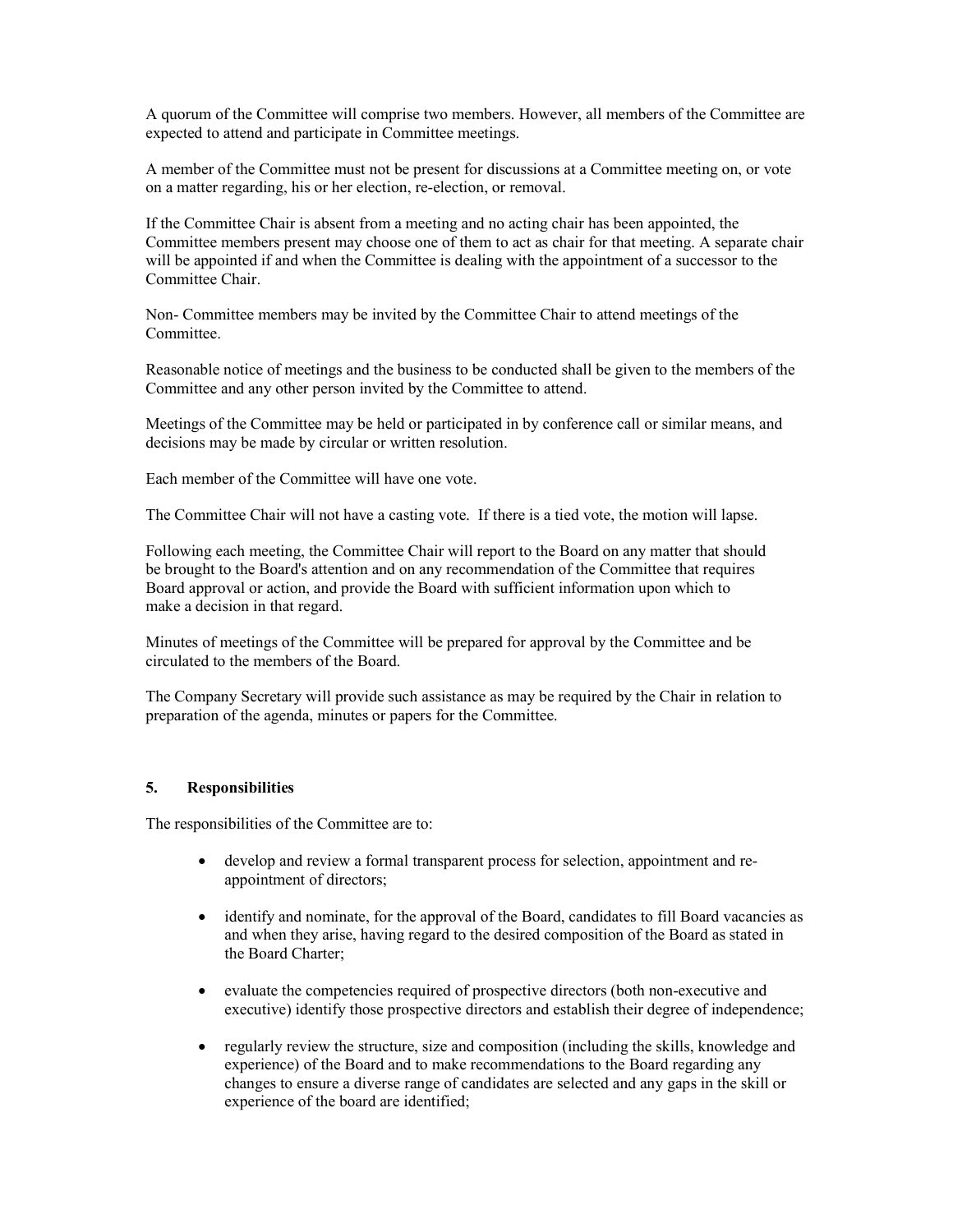- inform the Board of the names of directors who are retiring in accordance with the provisions of the Company's Constitution and make recommendations to the Board as to whether the Board should support the re-nomination of that retiring director. In order to make these recommendations, the Committee will review the retiring director's performance during the period in which the director has been a member of the Board;
- undertake appropriate checks before appointing a person or putting forward to shareholders a new candidate for election, as a director;
- provide shareholders with all material information in the Committee's possession relevant to a decision on whether or not to elect or re-elect a director of the Company (including biographical details, qualifications, the candidate's independence and a statement from the Board as to whether it supports the candidate's existing directorships (if any));
- establish with each candidate for a non-executive directorship their commitments outside the Company and the time involved with each, and obtain from each a written statement confirming they are able to dedicate sufficient time to the position;
- propose measurable objectives to assist the Company to achieve gender diversity for adoption by the Board, annually review the Company's progress in meeting each objective and report to the Board on the effectiveness of the objectives and the Company's progress;
- establish and facilitate an induction program for new directors with all such information and advice which may be considered necessary or desirable for the director to commence their appointment to the Board;
- require non-executive directors to inform both the Chair of the Company and the Chair of the Committee before accepting any new directorships;
- identify any specific responsibilities of individual Board members, including the Company's Chair;
- critically review the skills, performance, and effectiveness of the Board, its committees, and its individual members;
- provide to directors continuing education for the purpose of updating and maintaining their skills and knowledge;
- create and maintain a skills matrix setting out the mix of skills and diversity that the Board currently has or is looking to achieve in its membership; and
- such other matters relating to Board nomination or succession issues as may be referred to it by the Board.

#### 5. Review of the Committee

The Committee will prepare and provide to the Board annually:

- a self-evaluation of its performance against this Charter;
- recommended goals and objectives for the coming year; and
- recommended changes or improvements to this Charter if necessary.